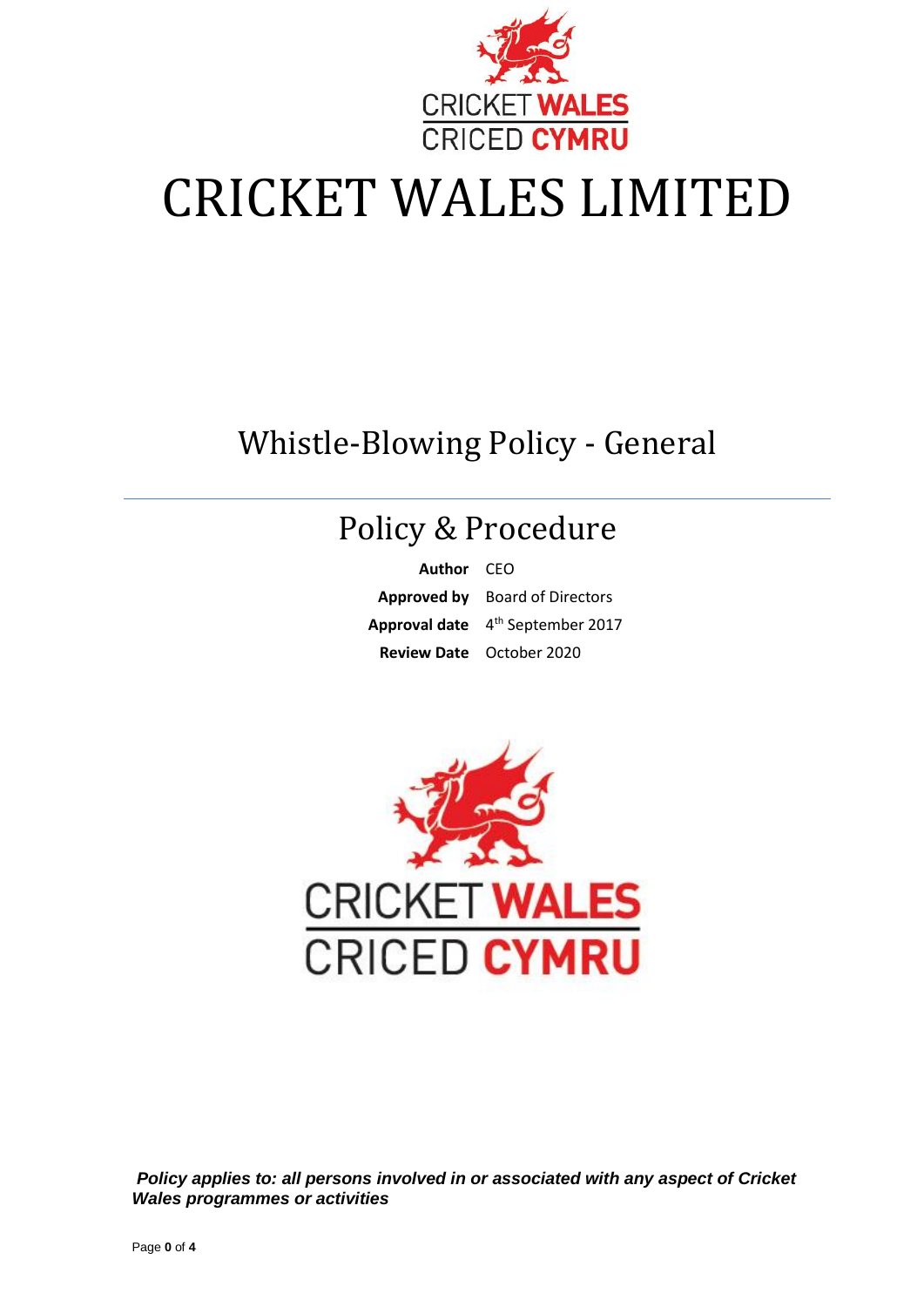

#### **Who or what in general terms is a "Whistle-blower" or "Whistle-blowing"**

The term whistle-blower comes from "blowing the whistle" about something that you have seen in the past, are seeing now or you believe is likely to happen, usually but not always related to your employment. The wrong doing that you expose, to be classed as a whistle-blower must be in the public interest, i.e. it affects others not just yourself. It cannot be a personal grievance, such as bullying, discrimination or harassment unless the particular circumstances would be **in the public interest**.

#### **Background to Whistle-blowing**

The Public Interest Disclosure Act 1998 protects ["workers"](https://www.gov.uk/employment-status/worker) but does not apply to self-employed contractors. [Sections 17-20](http://www.legislation.gov.uk/ukpga/2013/24/part/2/crossheading/protected-disclosures/enacted) of the Enterprise and Regulatory Reform Act 2013 have introduced a series of changes to the Public Interest Disclosure Act 1998:-

Section 17 narrows the definition of 'protected disclosure' to those that are made in the 'public interest'.

Section 18 removes the requirement that a worker or employee must make a protected disclosure 'in good faith'. Instead, tribunals will have the power to reduce compensation by up to 25% for detriment or dismissal relating to a protected disclosure that was not made in good faith.

Section 19 introduces protection for whistle-blowers from bullying or harassment by co-workers.

Section 20 enables the Secretary of State to extend the meaning of 'worker' for the purpose of defining who comes within the remit of the whistleblowing provisions.

#### **Complaints that count as whistleblowing**

You're protected by law if you report any of the following:

- a criminal offence, e.g. fraud
- someone's health and safety is in danger
- risk or actual damage to the environment
- a miscarriage of justice
- the company is breaking the law, e.g. doesn't have the right insurance
- you believe someone is covering up wrongdoing

#### **CRICKET WALES POLICY**

- **1.** Cricket Wales is committed to setting and upholding the highest possible standards with regard to our corporate governance, behaviour at work, service to members and the general public and in all our working practices. To ensure this, Cricket Wales encourages employees to report their concerns about poor or dishonest practice, illegal acts or failures to comply with our required standards of work, without fear of reprisals or victimisation. Malpractice includes:
	- a criminal offence, e.g. fraud
	- someone's health and safety is in danger
	- risk or actual damage to the environment
	- a miscarriage of justice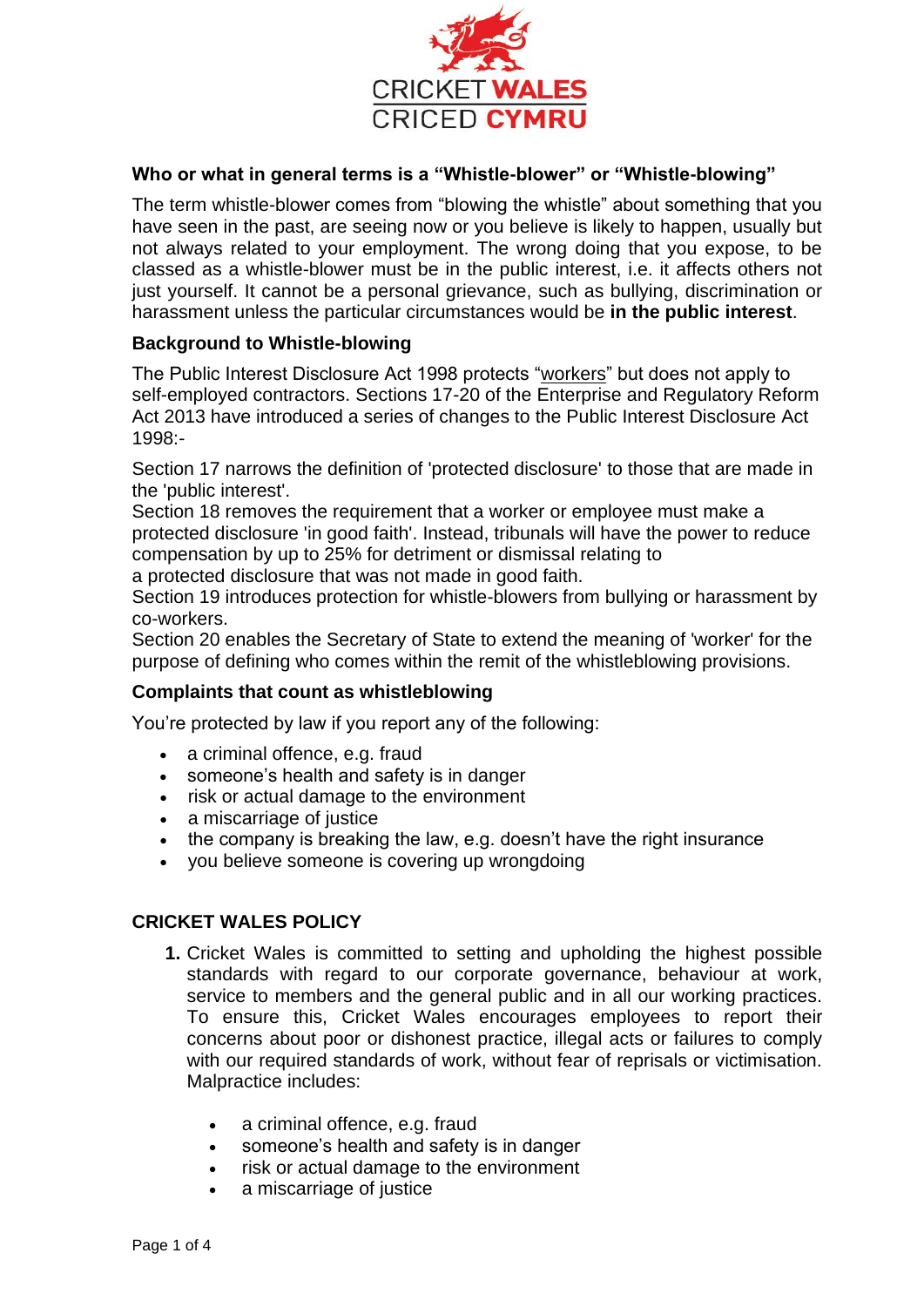

- the company is breaking the law, e.g. doesn't have the right insurance
- you believe someone is covering up wrongdoing

This policy has a procedure that should be followed when reporting such concerns (or 'blowing the whistle on concerns'). This policy is not contractual, but is intended as a statement of Cricket Wales policy which can be amended from time to time. Cricket Wales does not tolerate unfair treatment, harassment or victimisation of a whistle-blower and will consider such conduct by an employee or member as gross misconduct which (if proven, may) result in dismissal without notice or payment in lieu of notice or disciplinary procedures for a member.

- **2.** Cricket Wales encourages employees and members who have genuine concerns about malpractice to raise them at the earliest opportunity. Malpractice within the Company is taken very seriously and might include:
	- a criminal offence, e.g. fraud
	- someone's health and safety is in danger
	- risk or actual damage to the environment
	- a miscarriage of justice
	- the company is breaking the law, e.g. doesn't have the right insurance

Employees or key volunteers can often be the first to realise that there may be something wrong within Cricket Wales practices; however, individuals may be very reluctant to express their concerns for fear of appearing disloyal or for fear of subsequent harassment or victimisation. Cricket Wales whistle-blowing policy and procedures are intended to provide a safety net to enable individuals raise their concerns. The policy aims to provide a rapid mechanism under which genuine concerns can be raised internally without fear of repercussions or the need to pursue external disclosure (although the latter cannot be prevented by this policy). Cricket Wales seeks to balance; the need to provide safeguards for individuals who raise genuine concerns about malpractice; the need to protect other members of staff and/or key volunteers, and Cricket Wales; with potential uninformed or vexatious allegations which could cause serious difficulties for innocent parties.

#### **Cricket Wales Procedure**

- 1. Any employee, key volunteer or member may raise a malpractice concern under the "whistle-blowing policy". This person shall be identified in this procedure as "the whistle-blower" .
- 2. Any malpractice concern should be raised as soon as practicable with the CEO.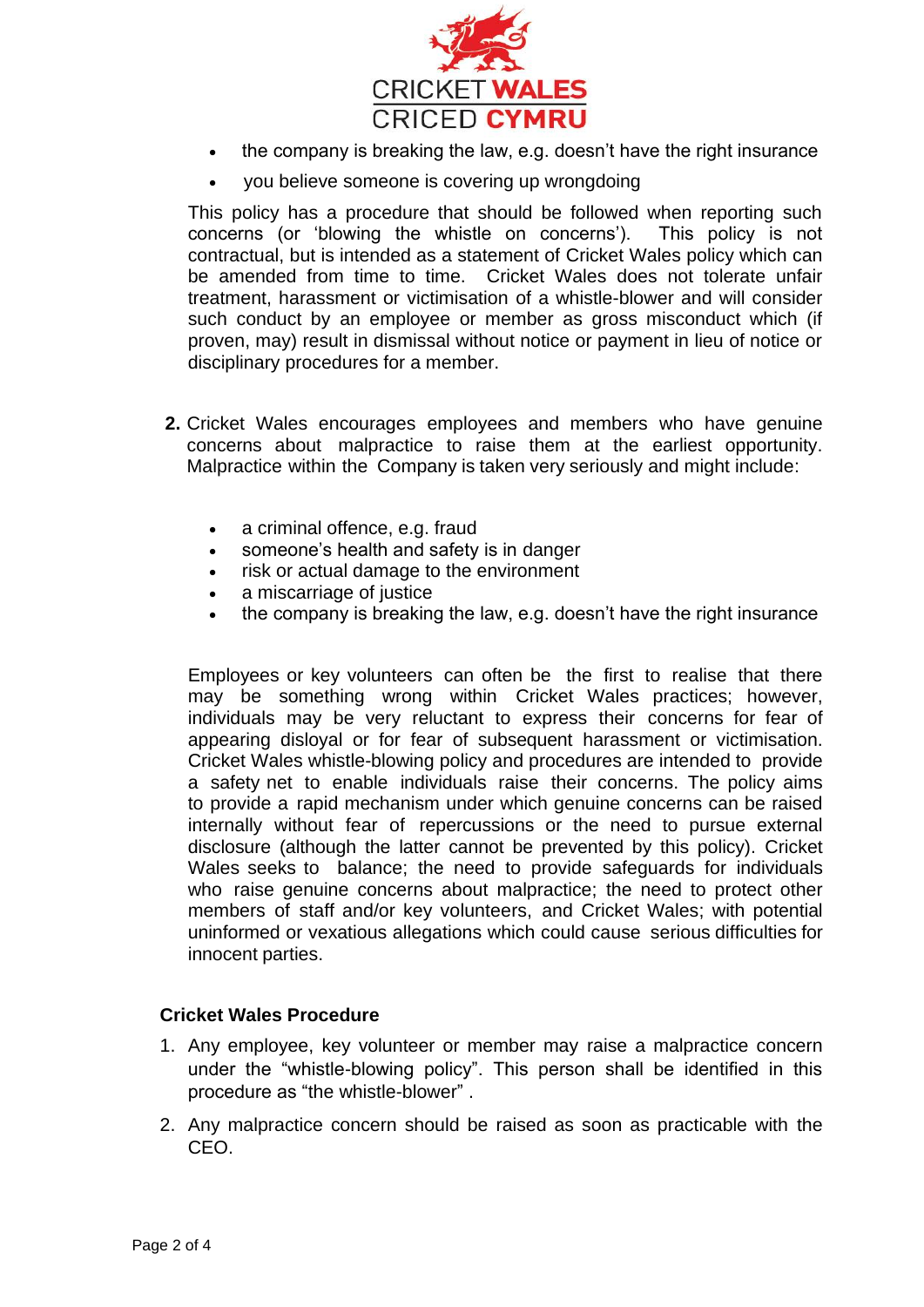

- 3. The raised concern must not be made for purposes of personal gain and malicious or false allegations will be regarded as a serious disciplinary offence.
- 4. Following the raising of a malpractice concern a full investigation will be carried out by the person who received the complaint or by another individual appointed by the CEO. This person shall be considered "the investigating officer" as far as this procedure is concerned and wherever possible should complete the investigation within 10 working days.
- 5. A full written record must be kept at each stage of these procedures securely. At the end of the process the record shall be retained by Cricket Wales for 5 years in line with the Cricket Wales data management process.
- 6. The investigating officer shall carry out an initial investigation which shall, in the first instance, include a meeting with the person or persons who raised the malpractice concern. If an employee has raised the concern then they shall be entitled to be accompanied by a work colleague (co-worker) at the meeting.
- 7. Usually the identity of the "the whistle-blower" or shall be kept confidential unless they confirm in writing otherwise, or if any of the following apply:
	- a. it is a legal obligation to advise their name;
	- b. the information is already in the public domain;
	- c. identification is to a qualified lawyer for the purposes of obtaining legal advice, or
	- d. where it is necessary as part of the proper investigation
- 8. Legal advice may be taken by "the whistle-blower" at their own expense at any time prior or during the process.
- 9. Individuals raising a concern, may do so anonymously but it is preferable that the individual puts their name to any disclosure. Their identity will be kept confidential, if so requested, for as long as possible provided that this is compatible with a proper investigation.
- 10.Anonymous complaints cannot be covered by this procedure but may be reported, investigated or acted upon as the person receiving the complaint decides.
- 11.Sometimes despite all the necessary steps being followed the identity of the "the whistle-blower" might be realised due to the nature of the malpractice, therefore although unfortunate confidentiality cannot be guaranteed.
- 12.If, despite the Cricket Wales policy stating that unfair treatment or harassment is not tolerated, you feel that you have suffered adverse treatment as a result of making a malpractice disclosure, you should submit a formal complaint under the Cricket Wales Grievance Procedure.
- 13.Once the investigation has taken place, if the investigating officer has found that there is likely to be some form of malpractice concerned they will confirm the action to be taken to the "the whistle-blower". This might include: